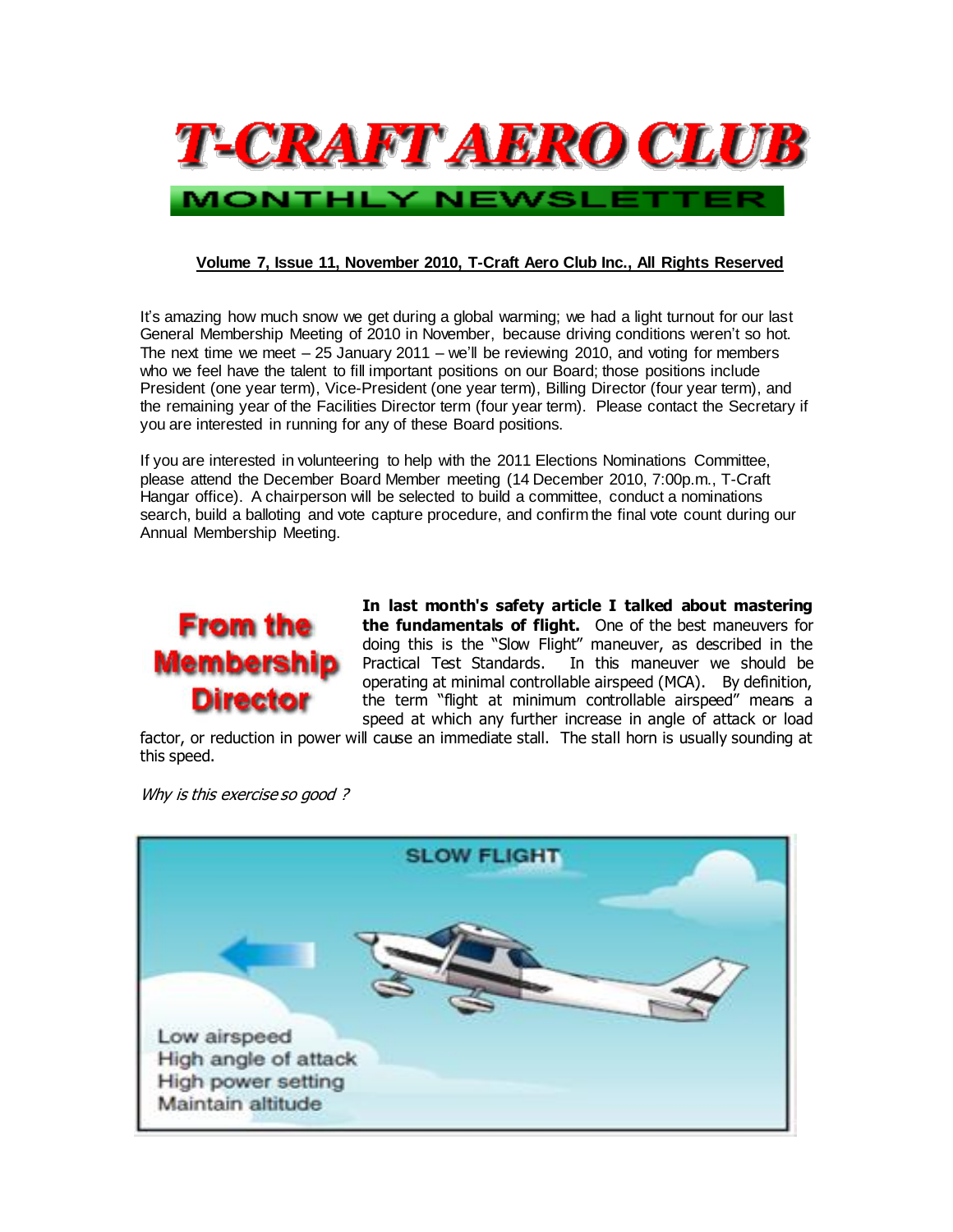In practicing flight at MCA, we develop the feel, sensations and awareness to operate correctly and safely at critically slow air speeds. It helps develop the control responses, coordination, power management, and degree of control-ability necessary in critical configurations. It helps us to recognize and develop the margin of safety above stalling speed so that we do not find ourselves in an unintentional stall, or spin during a critical phase of flight. It also helps us get in touch with some of the aerodynamic principles we may have forgotten.

We are in the "slow" critical phase of flight for only a few seconds just after taking off, just before landing, possibly during go-arounds or in an emergency situation, and of course just before a stall.

Practicing slow flight gives us lots of time (more than a few seconds of each flight) in this critical phase of flight to explore the limits of the aircraft and our skills. We can do this in the comfort of enough altitude that we can recover if we screw up.

**Setting up for slow flight exercise . . .** As with any performance maneuver, we should climb to an altitude so that no part of the maneuver takes us below 1,500 feet AGL. Better yet, climb to 2,500 feet AGL.

After completing our clearing turns, slowly reduce the power (apply carb heat where appropriate) and start to pitch up to reduce airspeed, while maintaining heading  $(+/-10$  degrees) and altitude (+/- 100 feet). As the airplane slows to Vfe, begin lowering the flaps to the desired setting, continuing to hold heading and altitude.

As the speed decreases further, additional power will be required, due to more induced drag at higher pitch up attitudes (angle of attack) required to maintain lift. The controls will become mushy and the stall horn should start playing its tune as we approach MCA. Maintain this airspeed to the PTS standards  $(+10/-0$  knots) while adjusting power to find the setting that results in level flight. We will also feel the P-factor effects that produce a strong yaw to the left, so right rudder is required to maintain coordinated flight. The secondary effect of applied rudder is to induce a roll, so aileron is also required to keep the wings level. Don't forget to readjust trim as you perform this maneuver.

After the attitude, airspeed, and power have been stabilized in straight and level flight, try some turns. Start with 10-15 degree of bank and make some turns in both directions. When you get comfortable with that, try up to 30 degree bank or more. During the turns, power may need to be increased and pitch attitude adjusted to maintain airspeed and altitude within limits. Keep an eye on the ball and stay coordinated and notice the short radius of the turn you're making. The objective here is to reacquaint us with the lack of maneuverability at minimum speeds, the danger of incipient stalls, and the tendency of the airplane to stall as the bank is increased. A stall may also occur as a result of abrupt or rough control movements when flying at this critical airspeed.

After doing turns, try some climbs and decedents while maintaining airspeed at MCA. Adjust the power as required to establish the desired rate of climb or decent. Remember pitch controls airspeed and power controls altitude in this configuration.

Perform the maneuver at various flap settings, between zero and full flaps.

Recovery from the slow flight maneuver is doing everything in reverse back to cruse airspeed, while maintaining heading and altitude within limits. Practice this maneuver so that you can go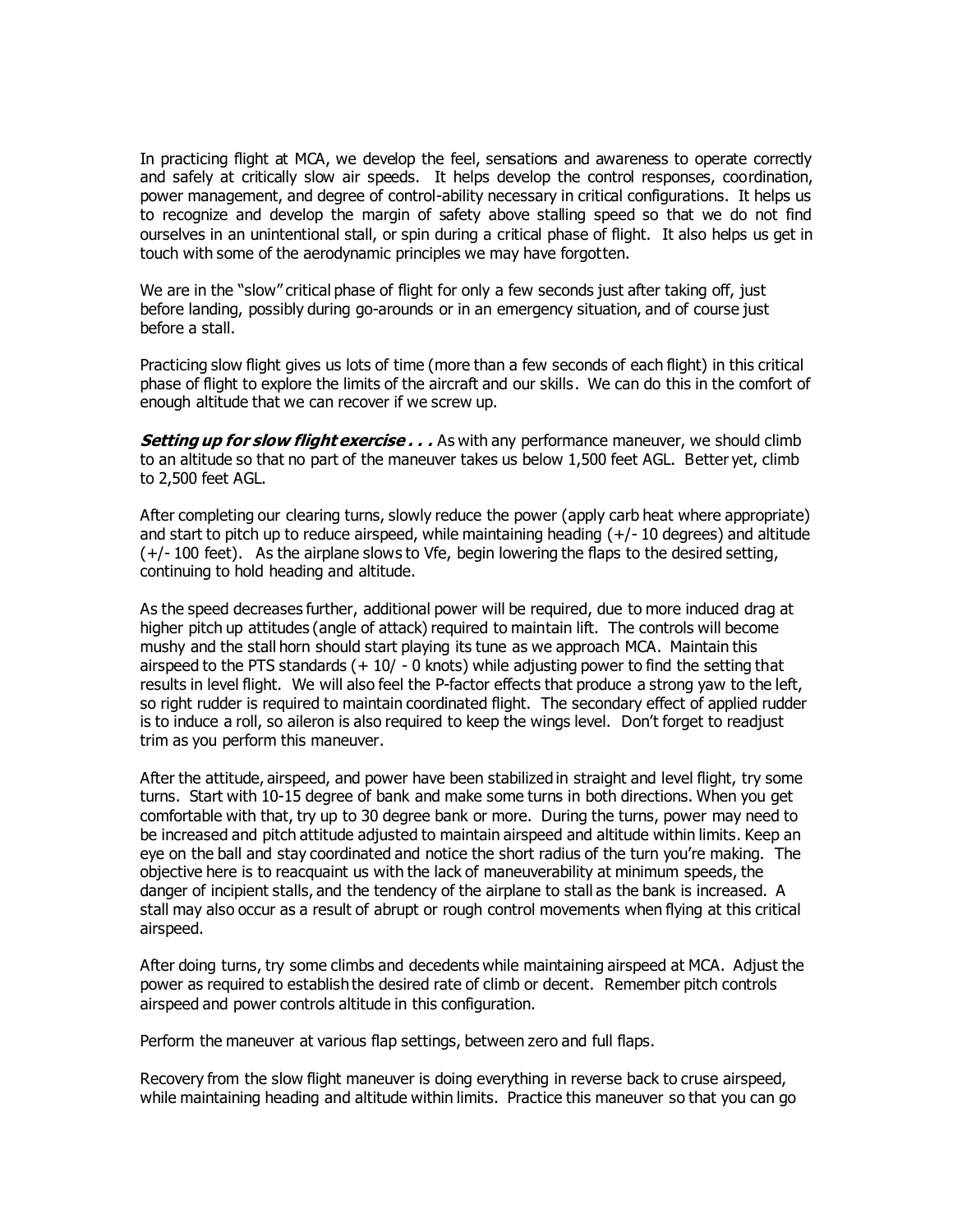into and recover from slow flight conditions rather quickly with smooth coordination of power and pitch attitude changes.

And you can have even more fun  $\ldots$  Once you get proficient with the standard slow flight maneuver, try some other things.

Try to meet the commercial standards; heading (+/- 5 degrees), altitude (+/- 50 feet), and airspeed (+5/-0 knots).

If you haven't done some stalls in a while, slow flight is a good way to start then ease your way into a stall.

Record the airspeed when stall horn starts and the airspeed of the actual stall in typical landing and take-off configurations. Note the difference between these two air speeds in each configuration to get a sense of the margin you have between the warning and stall. These air speeds will change, depending configuration, power, gross weight, load factors, and density altitude. Also note how they compare to the POH. It would be helpful to have some daring soul with you to do the recording.

Work on maintaining a stabilized short field approach. Set up in a full flap short field approach configuration. Reduce power to a normal final approach power setting. Maintain altitude as long as possible until it stalls and note airspeed. Pitch down to an airspeed of 1.3 times Vso that you just determined. How does this compare with the POH short field recommend airspeed? Adjust power to achieve a 500 ft/min decent rate. Once you have stabilized the rate of decent, adjust the power to increase or decrease the decent rate while maintaining approach airspeed. Adjusting power and changing decent rate, while maintaining constant airspeed, will help in situations where you may be either too high or low on final approach.

I hope this gives you some ideas of some things to do this Winter to maintain or improve your flight skills. If you are looking for something that will give you the most bang for the buck in tuning up your skills - try some S–L–O–W flight.

You can find more discussion on this topic in the FAA Airplane Flying Handbook (FAA-H-8083-3A), Chapter 4. If you don't have this book, you can download it from the FAA web site at:

[http://www.faa.gov/regulations\\_policies/handbooks\\_manuals/aircraft/airplane\\_handbook/](http://www.faa.gov/regulations_policies/handbooks_manuals/aircraft/airplane_handbook/)

Fly Smart, Fly Safe and Have Fun,

#### Jim Hudson

**ATTENTION**: See your e-mail, visit the T-Craft Website [\(http://www.t-craft.org\)](http://www.t-craft.org/) and call for NOTAMS, TFRs, and other updates for KMAN (You know? Our runway?). Expect night closures, and some day time inconveniences, as runway improvements are installed. Call the Nampa City **Airport Manager for more information.** 

**Membership:** We remain at 73 members.

We lost one member this month; Aaron Miller.

We gained a New Member, Matthew Eicher (Mikes brother), who will be learning to fly.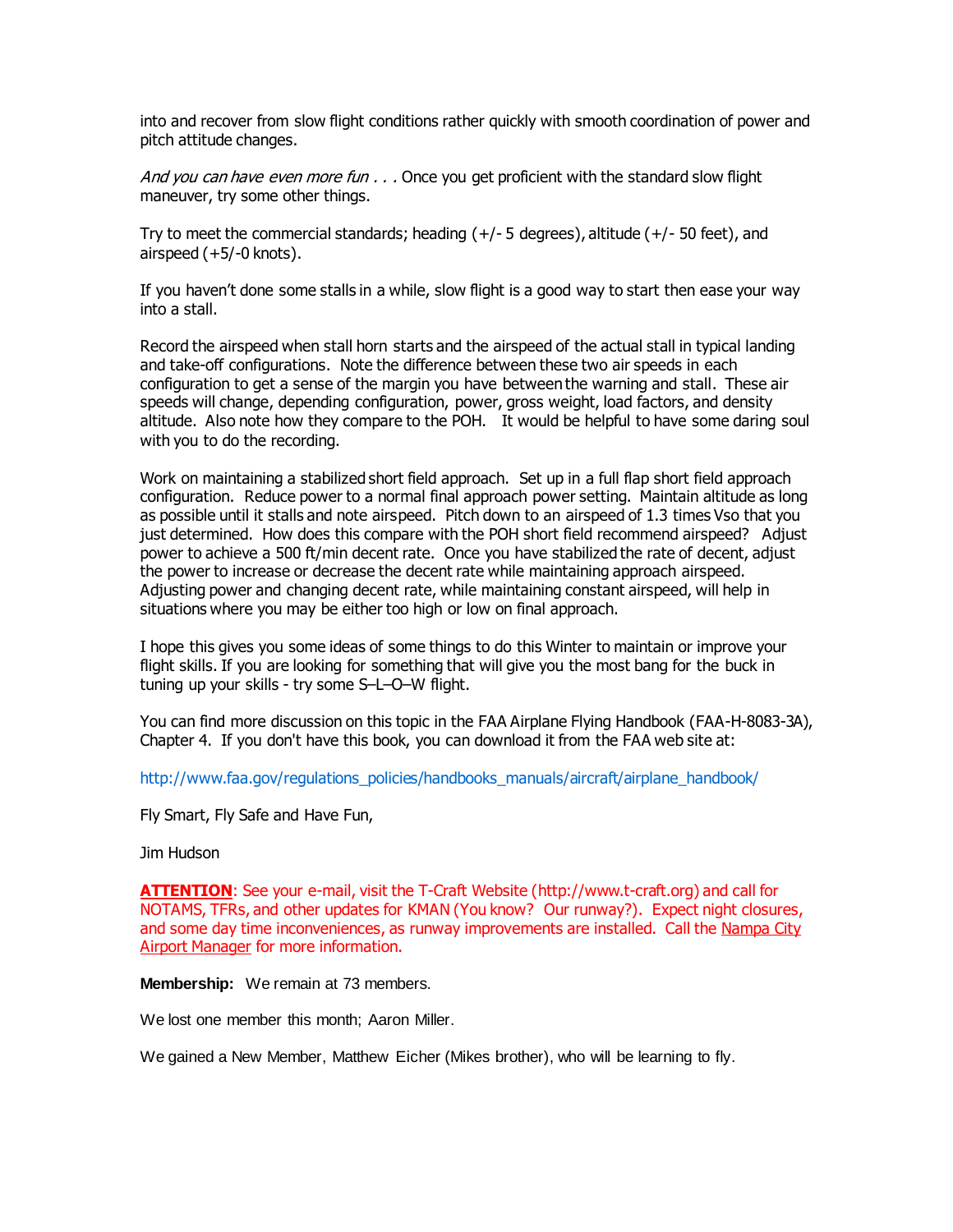#### **From Member Bill McGlynn (on his presentation, "Aviation Weather")**

Below are the web links to the wx forecasting sites I reviewed in our Dec 2 Winter Wx seminar.

**The basic outline of the course is this** - winter wx is much more active than what we experience the rest of the year. We have "long waves" of cold air in the upper atmosphere, with many embedded "short wave" disturbances. An apt analogy is wave action in the ocean, where you have peaks and troughs embedded in the tide. These short waves cause significant wx events, like we have had recently. These can be hard to predict because they move fast, but there are several good sources of wx information available now on the web that can give you ample time to adjust. My seminar is all about interpreting these sources so you can make plans for flying our airplanes safely. Never forget that wx is still the number one grim reaper of airmen! This is why I'm so interested in wx. But I have to warn you, I am a better pilot than weatherman, so you should learn about wx and use your own judgment as well.

The site you should use most often, in my opinion, is the Global Forecast System, (GFS). This is a computer model that takes in 10's of thousands of inputs and then outputs a graphical model of how wx may evolve over the next 16 days. There are two models within the GFS that you should look at. One is the 850mb, precip model, which depicts potential precip over North America at the 5000 ft level, (which equates typically to 850mb of atmospheric pressure). The other model is the 500mb upper air model that depicts wx systems moving around in the troposphere - about 18000 ft msl, (generally the equivalent of 500mb). This model is important because major storms mainly get transported around the globe at this height, and you can see the jet stream on this map.

Here is the web address for the GFS models:

<http://www.nco.ncep.noaa.gov/pmb/nwprod/analysis/>

When you go to this page, click on a recent run of the model, (it runs 4 times per day, time stamped in zulu time), and be sure to click "medium" resolution on the GFS row. The next page will show you a selection of mb representations of wx. At the top of the page are two choices - "surface GFS" or "upper air GFS". Choose "surface" and if you have a fast internet connection, click on "850mb" loop near the top of the columns. This will give you a Java download of the weather pages over 16 days. Green on the map page is precipitation being forecasted over the 6 hours previous to the timestamp at the bottom of the map. Also note the blue contour lines. The one marked "0" is the demarcation of freezing temp. Area north of the blue line is 0 or below. Area to the south of the line is warmer. The reason this is important is it will help you interpret whether the precip shown will be in the form of rain or snow. Once again, this is air at the 5000 ft msl level.

To view the upper air GFS, (500mb or 18000 ft msl), click back to the page that has all the columns and rows, click "upper air GFS" at the top and then choose 500mb.

There are a number of supporting websites that we reviewed that give you more information about short term weather. One that will help you interpret the GFS models is this one:

<http://www.wrh.noaa.gov/zoa/cwa.php> Just click on the region you're interested in on the map, and the wx forecast discussion will be posted on the right. This is the local NWS forecaster's interpretation of all the models and how it will affect the weather in that geography over the next week.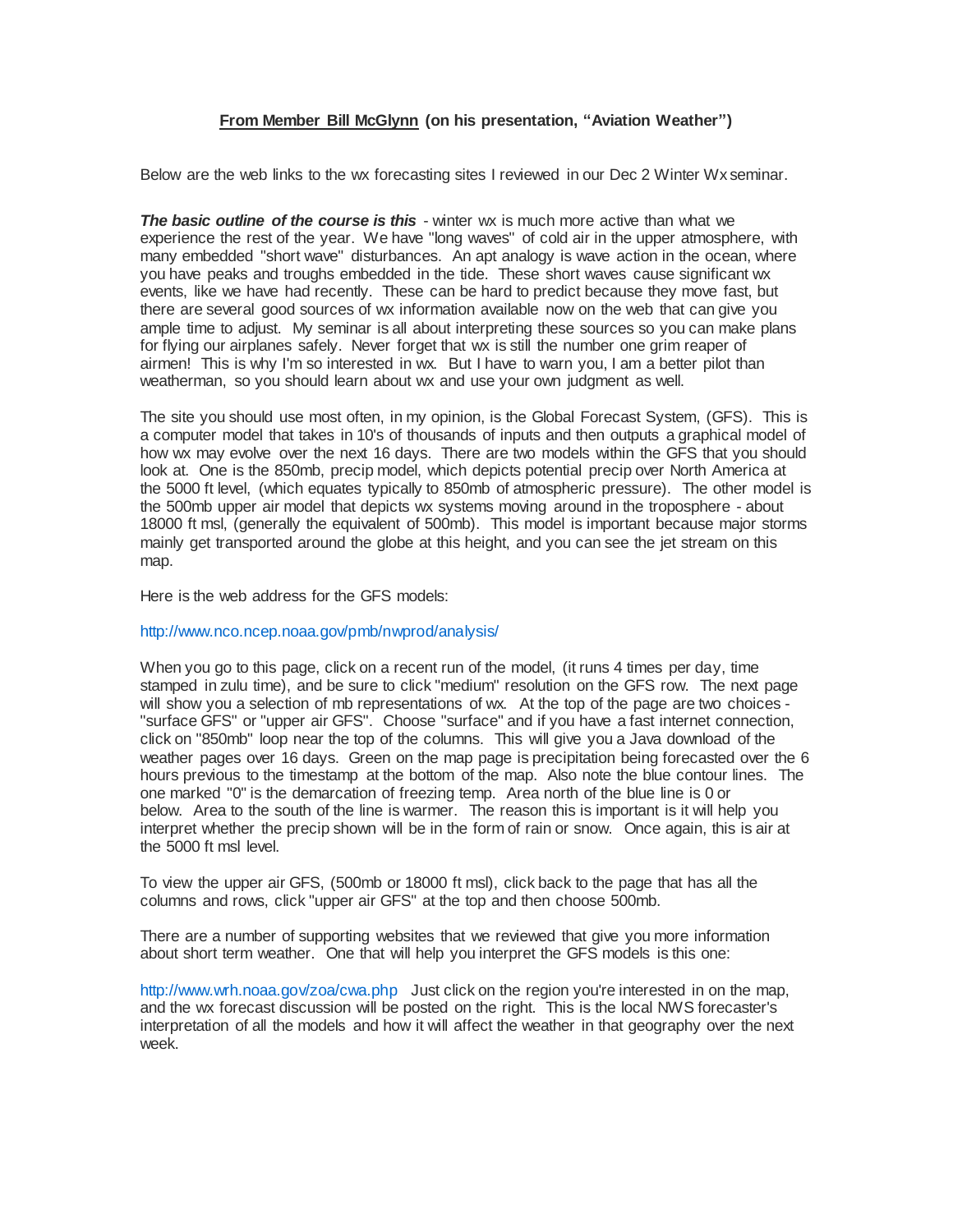Here are the rest of the websites we visited:

<http://aviationweather.gov/adds/metars/> [http://aviationweather.gov/adds/icing/icing\\_nav.php?icg\\_type=CIPSEV50&height=max&fcst\\_hr=0](http://aviationweather.gov/adds/icing/icing_nav.php?icg_type=CIPSEV50&height=max&fcst_hr=00)  $\Omega$ <http://www.aopa.org/index.html> <http://www.wrh.noaa.gov/satellite/?wfo=boi> <http://wwwghcc.msfc.nasa.gov/GOES/goeswestpacus.html>

Thanks to those who braved the cold to join the seminar. For those we missed, Jim Hudson and I will organize another Weather Seminar in the not too distant future. – Bill McGlynn

(Members can participate as meetings presenters or contribute safety articles by contacting Jim Hudson.)

### **NEW MEMBER NOTICE**

**T-Craft Board approved members** must be formally accepted into the Club by member vote during a General Membership Meeting. The next General Membership Meeting is scheduled for 25 January 2011, 7:00p.m., in the EAA/CAP Building, Nampa airport.



Contact Jim Eyre [cell:(208)794-0667] with squawks, and use the notification feature found on-line in [Schedule Master](http://www.schedulemaster.com/) to alert pilots intending to use impacted aircraft. Write the tachometer time on the Squawk Sheet clipboard found on the hangar wall. Sign your name, and include a phone number where you can be contacted. Document Hobbs time for all other recordings. Report leaks immediately.

Winter weather is problematic for several reasons. Take more time than usual to plan your flight. Check Schedule Master regularly. Unexpected events can and will occur with our aircraft. You may find yourself needing one of our airplanes, learning at the last minute that it has been hauled in for repairs, annuals, or other reasons.

Read and follow your aircraft's POH, especially cold starting procedures. We have had to replace or recharge NUMEROUS aircraft batteries because our members have tried to fly our birds using just the starter. CALL Jim Eyre or AeroServices if you suspect trouble. DO NOT RUN THE BATTERY DOWN.

*Carefully prime your engine*. READ and FOLLOW the POH instructions for your aircraft. DO NOT OVER PRIME! You can cause a potentially DANGEROUS fire when too much fuel is pumped into an aircraft engine during priming, leaks out the exhaust, and ignites.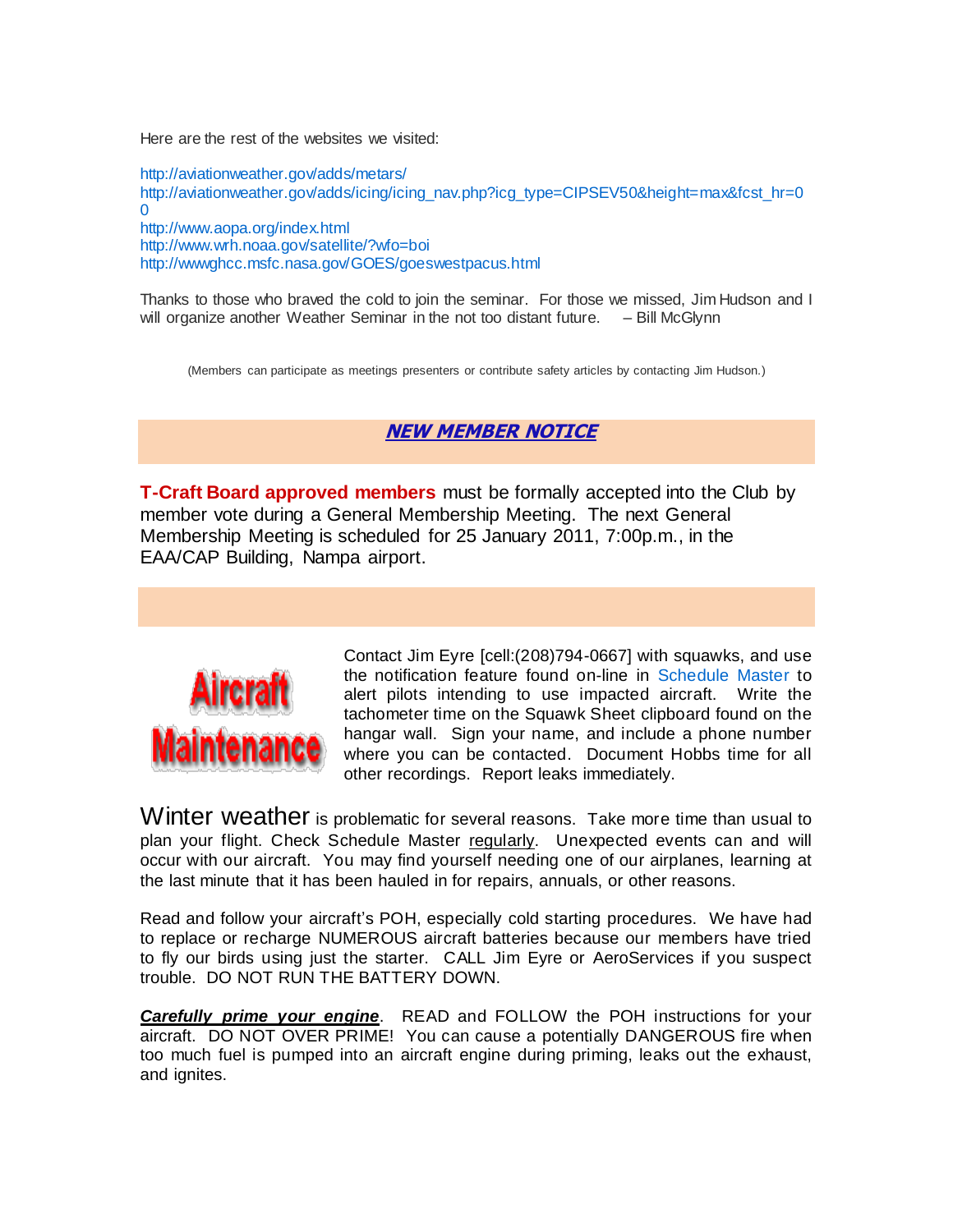Do NOT test the fuel filter sump IN THE HANGAR. We have electrical appliances and service cords everywhere. Aircraft fuel vapors are easily ignitable, at ANY temperature.

# FROM THE BOARD

**Winter Flying Hours are in effect from December through February.** You can fly all three of your Minimum Hours in one of these months, or two of these months, or one hour in each of these months. Contact a Board Member if you have any questions.

**\*\*\* Members wishing to maintain currency may attend the following meetings\*\*\***

**Next Board Meeting**: 14 December 2010, 7:00p.m., T-Craft Hangar training room.

**Next General Membership Meeting**: 25 January 2011, 7:00 p.m., EAA/CAP Hangar, Nampa, Id. This will include our Annual Meeting and Elections.

#### **Flying rates effective 8/31/10 (all hours recorded per hour "wet"**):

| 375         | $\blacksquare$ | \$52.00  |
|-------------|----------------|----------|
| 64R         | ٠              | \$77.00  |
| 686         | ٠              | \$79.00  |
| 91X and 0YD | $\blacksquare$ | \$109.00 |
| 93S         | ٠              | \$112.00 |
|             |                |          |

#### **Fuel re-imbursement for September 2010**: \$4.03/gal.

**(Review your receipts** and confirm \$.25/gallon is recorded. Report any discrepancies **ASAP** to Dennis Wheeler.)

## **Upcoming Local and Regional Events**

7 December 2010, Pearl Harbor Day, Warhawk Air Museum, contact Sue Paul.

*If you have read, or know of events to come, please send your notice to the Secretary [\(jlvanho@msn.com\)](mailto:jlvanho@msn.com) for the news letter.*

### **Websites of Interest**

The official website of T-Craft Aero Club Inc., [www.t-craft.org](http://www.t-craft.org/) Nampa, Id. Airport news,<http://www.nampaairport.org/airport/Category/news> Survival, and back country gear, [www.cubgearstore.com](http://www.cubgearstore.com/) [www.shortfield.com](http://www.shortfield.com/) [www.backcountrypilot.org](http://www.backcountrypilot.org/) Idaho Aviation Association[, http://www.flyidaho.org](http://www.flyidaho.org/)